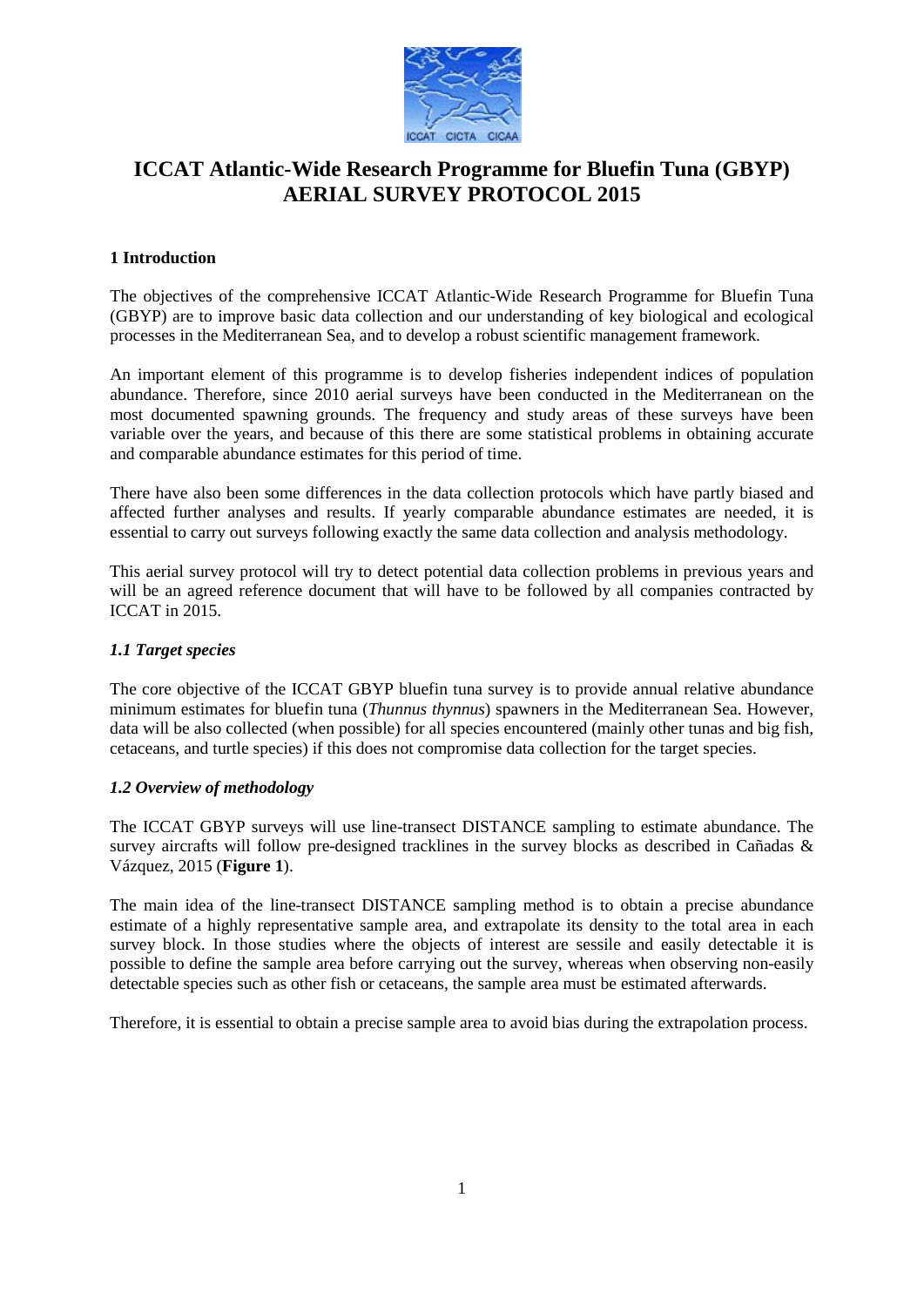

**Figure 1.** Survey blocks for 2015.

## *1.3 How to estimate a sample area*

The estimated sample area is calculated by collecting perpendicular distances to the study objects, bluefin tuna in this case. When spotting sessile objects, perpendicular distances (p) can be measured directly when the object is abeam (**Figure 2A**), but when working with moving animals, traditionally perpendicular distances (p) are calculated from angles  $(\theta)$  and radial distances (r) (**Figure 2B**).

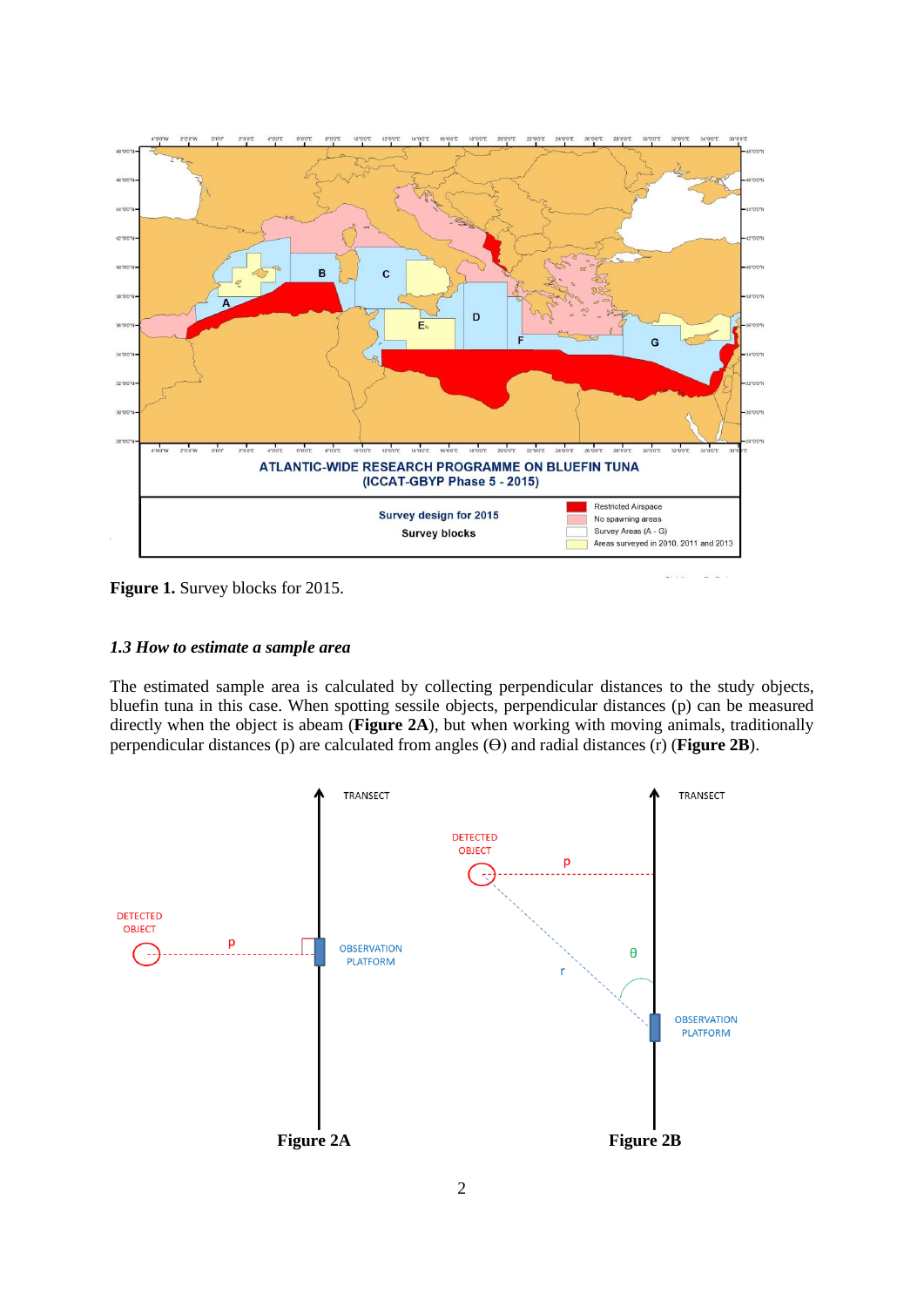In shipboard line transect surveys the second method is usually used to estimate perpendicular distances. In contrast, in aircraft line transect surveys where the aircraft is travelling at a much faster speed and the observers are in the rear seats looking through the bubble windows, perpendicular distances are recorded when animals are detected abeam. In aerial surveys the observation platform is located above sea level, where animals are detected, and therefore declination angles  $(\alpha)$  as provided by the inclinometer are recorded in order to estimate perpendicular distances between detected objects and the transect (**Figure 3**).



Figure 3. Traditional procedure to estimate perpendicular distances in aerial surveys using inclinometers.

The specifications on how the declination angle must recorded will be described later in this protocol.

After the survey has been conducted, the so-called "effective strip width" is calculated using DISTANCE software, by adjusting the shape of the perpendicular distance frequencies histogram to a mathematical "detection function". Once the sample area has been calculated, it is possible to obtain the sample density.

#### *1.4 Why is it important to obtain accurate declination angles and perpendicular distances?*

As explained earlier, in order to establish the sample area and density, it is necessary to record perpendicular distances. If declination angles, and therefore perpendiculars distances, are not recorded properly, significant bias can occur as shown in the next example.

Let us suppose that our block area is 100 square kilometres, our total transect length is 20 km and 45 schools have been detected during the survey carried out. If we estimate an "effective strip width" of 0.25 km each side of the aircraft, the sample area would be  $20x0.25x2 = 10$  square kilometers. The sample density would be  $45/10 = 4.5$  animals per square kilometre and in extrapolating this density value to the total block area the abundance would be 450 animals.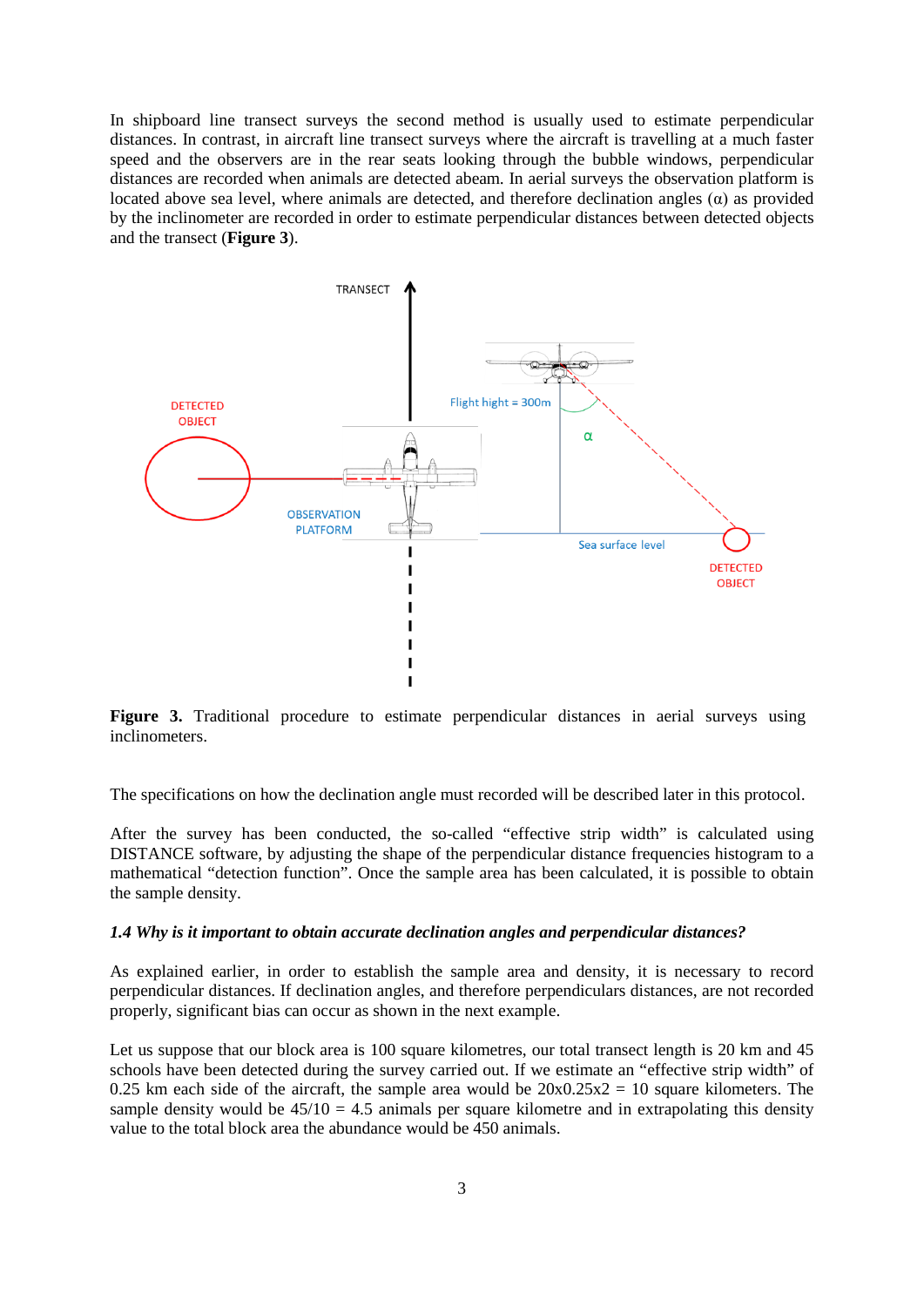However, the declination angles and perpendicular distances can be overestimated. For example, for an "effective strip width" of 0.5 km, the sample area would be  $20x0.5x2=20$  square kilometres and the sample density  $45/20 = 2.25$  animals per square kilometer. Therefore the abundance in the total block area would be 225. This is exactly half the number of animals.

# IN CONCLUSION, IT IS ESENTIAL TO OBTAIN ACCURATE RECORDS OF DECLINATION ANGLES!

### **2. The team**

The aircrafts must have upper wings and bubble windows. The survey must to be conducted at a constant speed (100 knots) and height (300 m).

The survey team consists of a pilot (having previous experience in bluefin tuna spotting activities), a professional spotter (with previous experience in bluefin tuna spotting activities), and two scientific spotters (with experience in aerial surveys, preferably in bluefin tuna ones).

*Pilot (P)*: This person is the authority inside the aircraft, is responsible for flight safety and his/her decisions are mandatory for all the crew members.

- − Before starting the journey, once all checks have been made, he/she will ensure that the aircraft is ready for flying.
- − During the flight, his/her duties (among the usual ones) will be to keep the aircraft just on the trackline, at a constant speed (100 knots) and height (300 m). Once a school is detected, he/she will be informed should the need arise to leave the transect and fly over the school so as to better identify the species and data on size.
- − He/she should also be a professional tuna spotter, even if his/her involvement in spotting will be minor compared to the usual duties of the pilot.
- − After the journey he/she will be responsible for checking the forecast and for deciding when the next effort should be undertaken. The effort starting point must be discussed with the Scientific Spotter responsible for data collection.

*Professional spotter (PS)*: This person is usually the most experienced in detecting bluefin tuna schools and estimating weight and school size. His/her task will be to search for BFT schools and give all the requested data to the scientific spotter (declination angle, species, group size and weight). He/she should train the other team members how to detect BFT schools and how to estimate weight and size. He/she will always be in the front right seat in "on effort" mode (**Figure 4**). He/she may take other seats only in "off effort" mode.

Although the target species is BFT, provided that the main objective of the survey is not compromised, he/she shall also give the same data when detecting other tuna species, big fish, cetaceans and turtle species.

*Scientific spotter* (SS): The most experienced SS will be the person mainly responsible for data collection, determining with the pilot the starting point for each day, and ensuring good effort coverage, as required by the DISTANCE sampling methodology. He/she will be the called *"Cruise Leader (CL)".* The other SS will help him/her.

In "on effort" mode, one of the SS will record the effort search conditions at every starting / finishing point and whenever any of the search conditions change. The two SS will alternate in carrying out this task.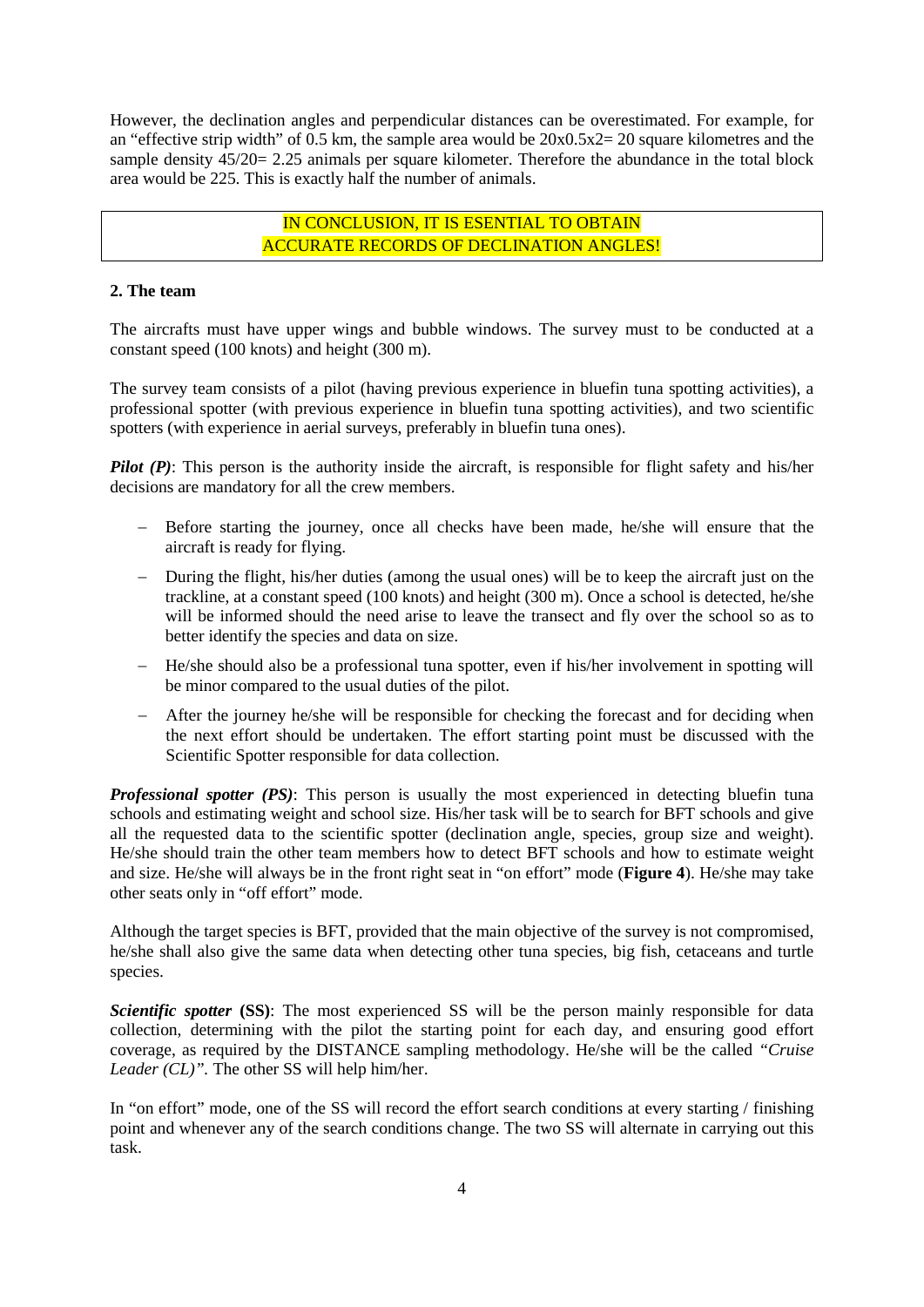The sighting data will be recorded by the SS who is on the opposite side from where the sighting is detected. The other SS shall provide or check the basic data on declination angle, species, group size and weight. When circling over the school, the SS on the side closer to the sea will be in charge of taking photos.

The SS will rotate every time the aircraft lands or at mid cruise time in case of long cruises.



**Figure 4.** Positions of each team member in the aircraft.

### **3. Conditions for survey**

Generally, a sea state of 3 or less, in conjunction with other minimum requirements (e.g. minimum visibility of around 3.5 km) are necessary to have survey conditions good enough for BFT spotting. Bad weather conditions mean winds over 3 on Beaufort scale, or low clouds (less than 300 m), or heavy rain, or very limited visibility due to fog. Bad weather conditions prevent reliable observation of tuna schools close to the sea surface.

It is the responsibility of the CL to determine if conditions are acceptable from a scientific point of view and the pilot determines whether conditions are appropriate from a safety point of view; in case of discrepancy the pilot's decision is final.

The decision whether it is appropriate to carry out the survey on any particular day (or to abort a survey) will be taken by the CL and the pilot, based on the best available weather forecast and the prevailing conditions. Information for this can be obtained from a number of sources including airports, various internet sites, shipping forecasts, etc.

Operative time shall be limited by good light conditions.

In addition to the objective parameters (sea state, turbidity, cloud cover, glare, etc.), it has been found that "subjective" estimation of overall sighting conditions best correlate with actual sightings data. As BFT is the primary target species for the ICCAT GBYP aerial surveys, the estimation of overall sighting conditions is based on the observers' opinion as to the probability of seeing BFT in the primary search area (i.e. from dead ahead to abeam and out to a declination angle of 20<sup>°</sup>). Conditions may vary on either side of the plane (particularly, but not exclusively, due to glare). Three categories can be chosen (note that their definitions are necessarily vague as they represent a subjective estimation of a variety of factors):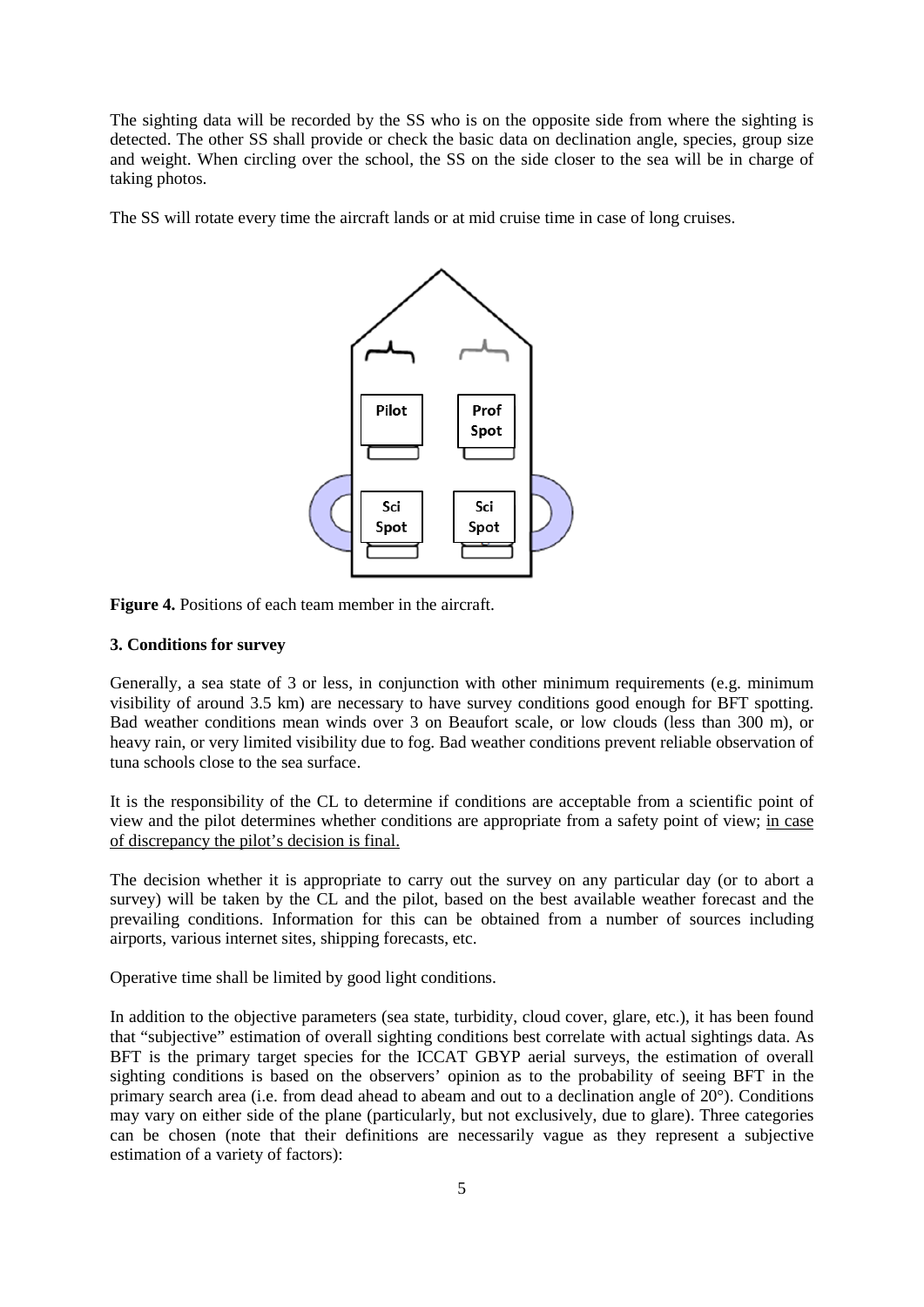*Good*: This is when the observer believes that the likelihood of seeing BFT within the search area is reasonably good. Normally, good subjective conditions will require a sea state of two or less and a turbidity of less than 2.

*Moderate*: This is when the observer believes that the likelihood of seeing any BFT within the search area is lower than good.

*Poor*: This is when the observer believes that it is unlikely to see any BFT within the search area, unless, for example, it is showing exuberant behaviour or is very close to the trackline.

In an ideal world, we would survey the whole area in "good" conditions, which should be the aim. However, there must be a balance between coverage in good conditions and the need to cover as much of the survey area as possible; it is better to cover an area in moderate conditions than not to cover it at all. Therefore, depending on the time available, it may be necessary to cover some areas in moderate conditions. This will ultimately be the cruise leader's decision, in consultation with the pilot.

There is no advantage in extensive flying in poor conditions hoping for improvements (of course, never circle in poor conditions). Data collected in poor conditions (on both sides of the trackline) will not be included in the analyses and thus extensive surveying in poor conditions is simply an inefficient use of expensive flying hours. Again, it is the cruise leader's responsibility, after consultation with the pilot, to decide to abandon surveying for the day.

## **4. Equipment**

### *4.1 Essential equipment*

- − Clinometers (3 or 2) mandatory
- − Effort and sighting forms (ring binder preferred) mandatory
- − 2 GPS and rechargeable batteries mandatory
- − 1 camera with high sensitivity, and zoom lenses 70-200 or 75-210 or 80-200, equipped with a polarized filter and memory cards – mandatory
- − Laptop with external hard disk mandatory
- − 4 notebooks, 4 pens and 4 pencils
- − 2 permanent waterproof marker and alcohol 96º
- − 1 videocamera
- − Binoculars 7x50
- − Digital recorders

### *4.2 Personal equipment*

- − Passport (mandatory when the area includes non-EU countries) or national identity document – mandatory
- − ICCAT ID cards mandatory
- − Sunglasses and watch
- − Water and food
- − Sickness pills
- − Comfortable clothes
- − Windscreen cleaners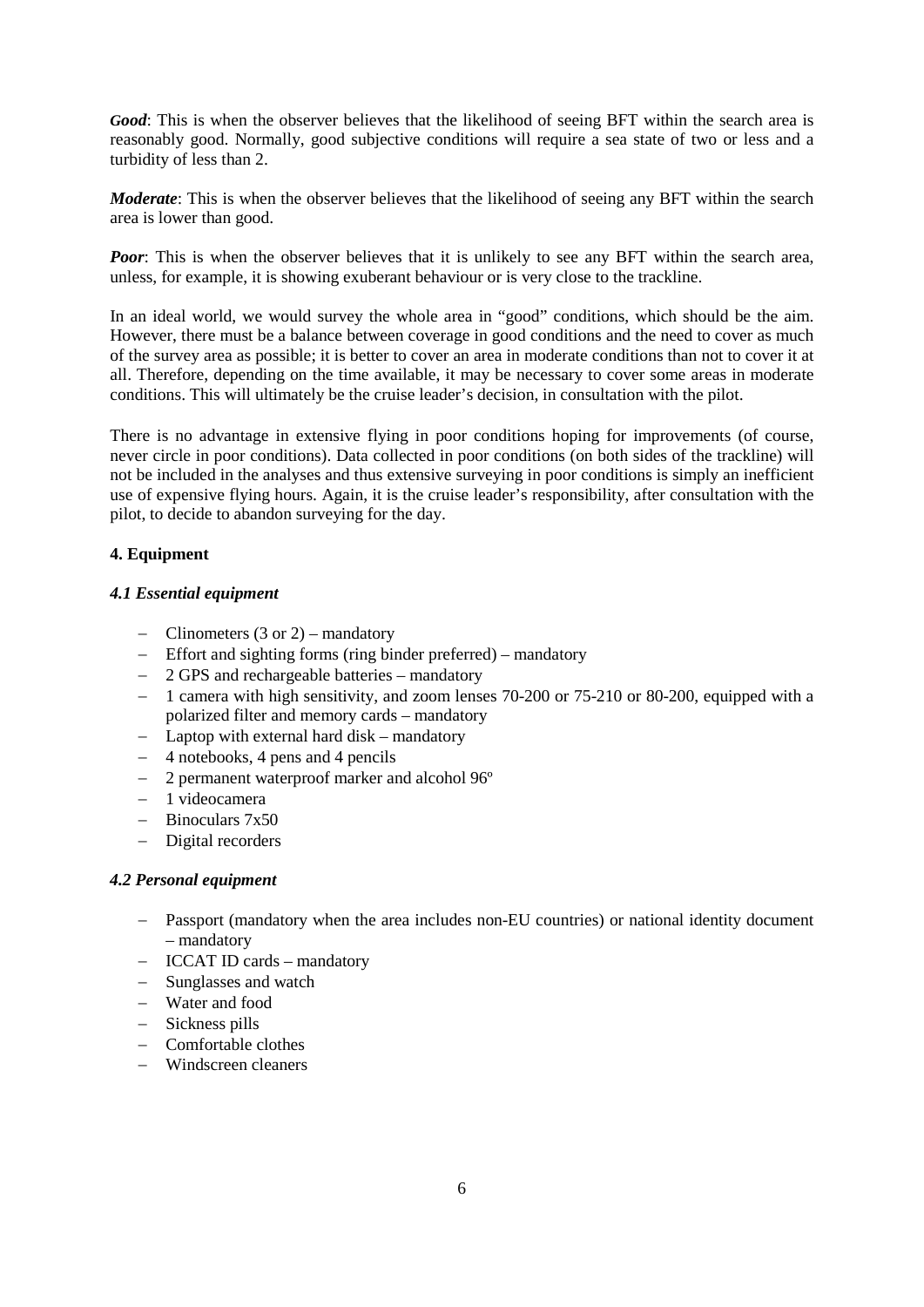#### **5. Searching behaviour**

DISTANCE sampling methodology suggests selecting the proper speed and altitude after some preliminary survey work. As shown in the 2013 survey reports, the altitude and speed during field work were approximately 1000 ft and 100 knots, respectively. As reference, **Figure 5** shows the correlation between the key declination angles and perpendicular distances at 3 different altitudes (1000, 650, and 500 ft).



**Figure 5.** Correlation between the key declination angles and perpendicular distances at an altitude of  $1000 \text{ft} = 300 \text{m}$ .

Ideally, the altitude would be high enough so that the animals would be undisturbed, thus avoiding movement prior to detection. Nevertheless, the aircraft should be flown as low as possible to enhance detection of animals and ICCAT GBYP has decided on an altitude of 300 m. Line transect methods are appropriately named because the distance is critical; the closer to the vertical sighting the better the methodological approach and the quality. Search behaviour must try to optimize the detection of animals in the vicinity of the line, and search effort or efficiency should decrease smoothly with distance. The aims are to ensure that the detection function has a broad shoulder and the probability of detection at the line is unity (Buckland, *et al.*, 1993).

According to this, observers must be trained in how to search for animals and which proportion of areas (declination angles) should be sampled with more intensity. Always concentrate most of the effort in the closest area, between 90º and 40º, and less effort for animals up to 20º (**Figure 6**). Occasional effort should be devoted in looking at a lower angle (higher distance) but never more than 7.5 km far from the aircraft.

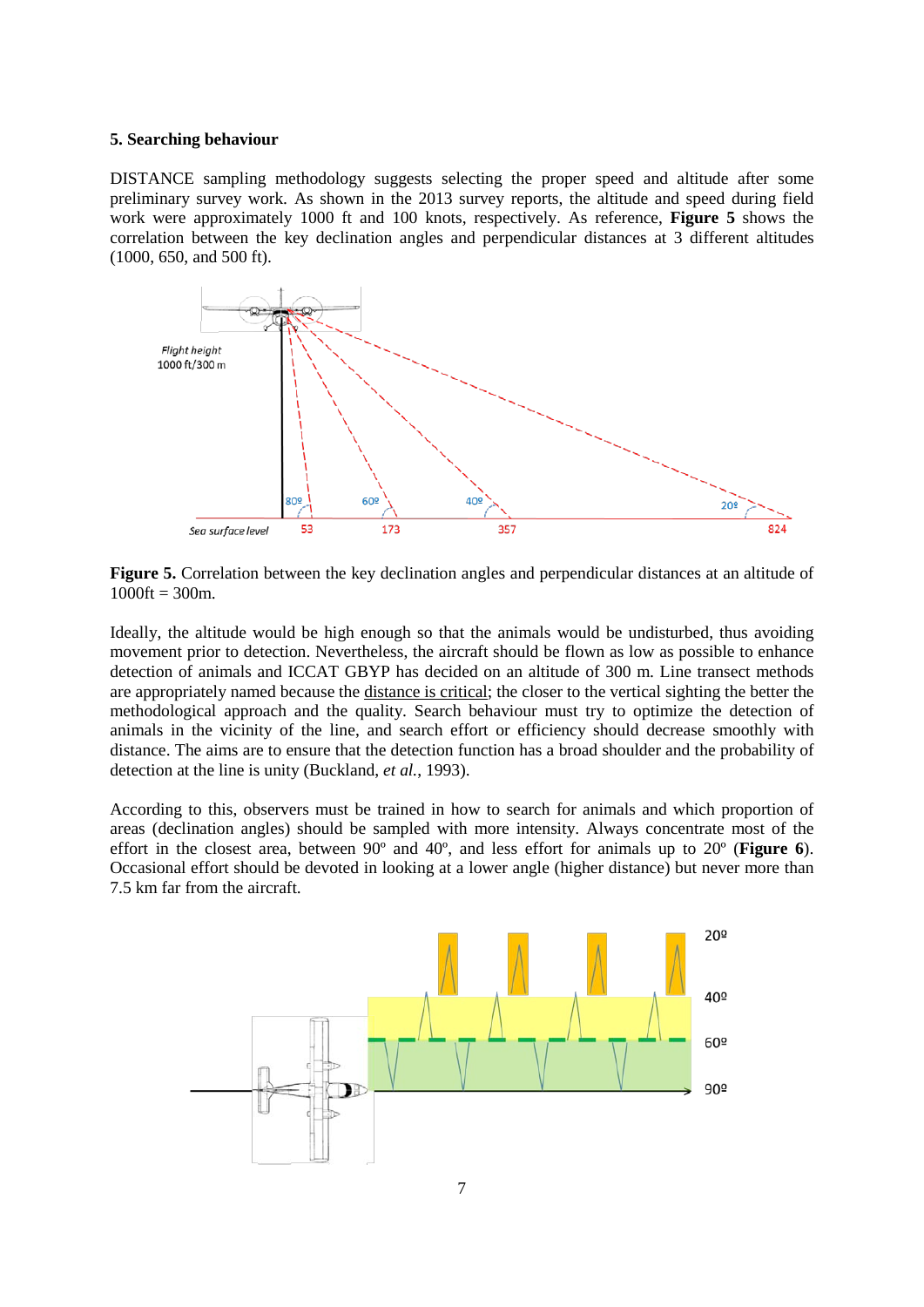Figure 6. Scheme of search behavior in aerial surveys.

Table 1 provides a list of distances from the perpendicular of the aircraft according to various declination angles at 300 m altitude. Sightings at a distance more than 7.5 km, even if recorded, will not be included in the analysis.

|            | Declination Perpendicular |
|------------|---------------------------|
| angle      | distance(m)               |
| 90         | $\pmb{0}$                 |
| 85         | 26                        |
| 80         | 53                        |
| 75         | 80                        |
| 70         | 109                       |
| 65         | 140                       |
| 60         | 173                       |
| 55         | 210                       |
| 50         | 252                       |
| 45         | 300                       |
| 40         | 358                       |
| 35         | 428                       |
| 30         | 520                       |
| 25         | 643                       |
| 20         | 824                       |
| 15         | 1120                      |
| ${\bf 10}$ | 1701                      |
| 5          | 3429                      |
| 2,3        | 7469                      |

**Table 1. Correlation between declination angles and perpendicular distances.**

### **6. Collecting data**

It is mandatory to provide ICCAT GBYP with effort forms, sighting forms and all GPS track data in Excel format.

### *6.1 Effort data form*

Aerial surveys are conducted at relatively high speed (100 knots), so generally effort conditions should not change in full "on effort" period. One of the SS shall fill out the effort form just before starting the transect, when the aircraft is at the right height and speed and on the correct course. If any of the search conditions changes in the "on effort" period, then a new "on effort" form must be completed by the SS. The effort form must also be filled at the end of each transect, while the aircraft is still at the same height and speed and on the same course.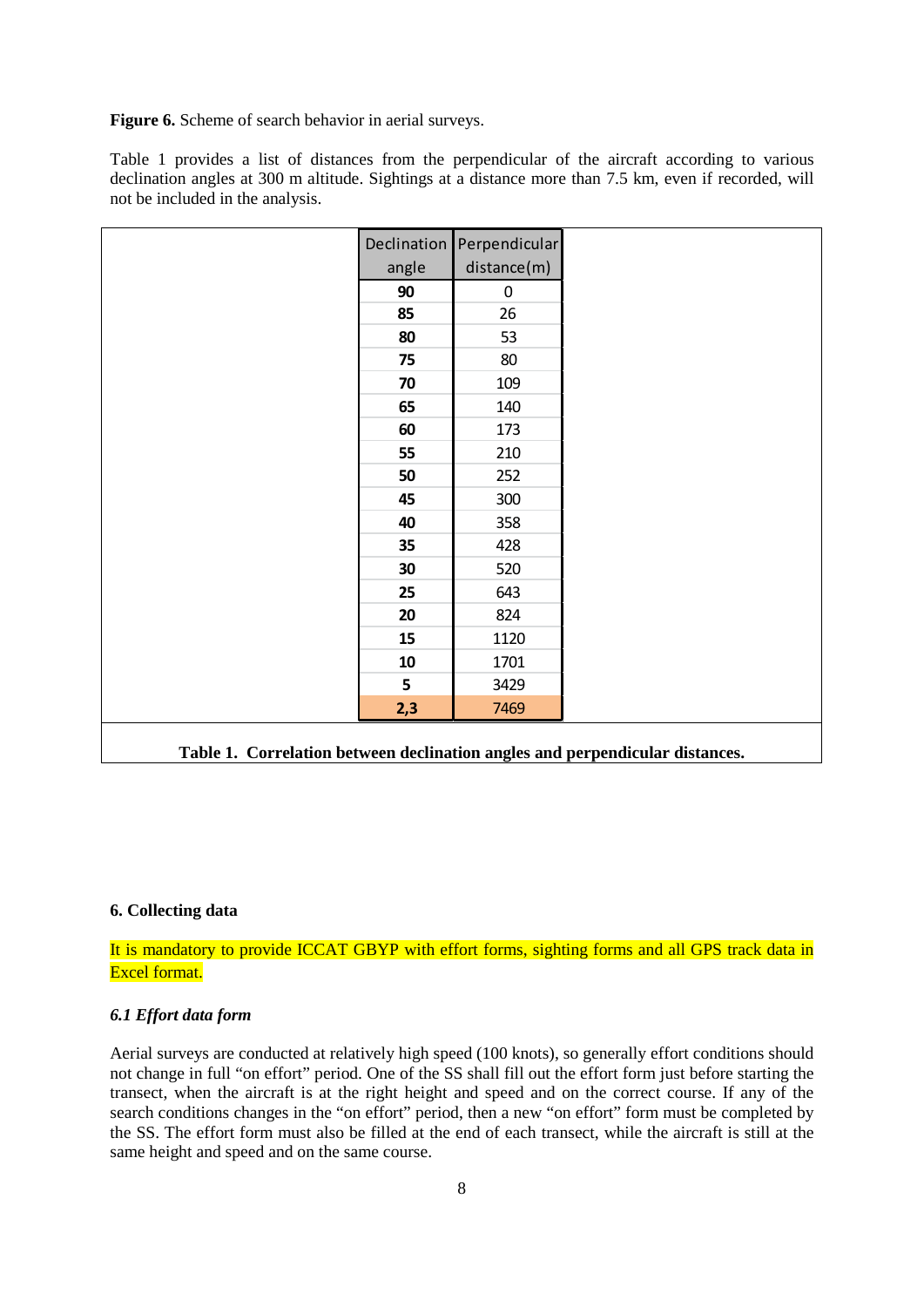| <b>Date</b>                       | Enter the day/month.                                                                                                                                                  |                 |                                                                                          |  |  |
|-----------------------------------|-----------------------------------------------------------------------------------------------------------------------------------------------------------------------|-----------------|------------------------------------------------------------------------------------------|--|--|
| <b>Time</b>                       | Enter GMT Hour (hh:mm:ss)                                                                                                                                             |                 |                                                                                          |  |  |
| <b>Event</b>                      | ON: start effort. OFF: end effort. LA: flying over land.<br>LE: leaving transect. RE: rejoin transect.                                                                |                 |                                                                                          |  |  |
| <b>LAT</b>                        | Enter latitude (example: 35° 14.45 or 35.24583) decimals are preferred<br>https://www.fcc.gov/encyclopedia/degrees-minutes-seconds-tofrom-decimal-<br>degrees         |                 |                                                                                          |  |  |
| <b>LON</b>                        | Enter longitude (example: $2^{\circ}$ 18.33 or 2.30916) decimals are preferred<br>https://www.fcc.gov/encyclopedia/degrees-minutes-seconds-tofrom-decimal-<br>degrees |                 |                                                                                          |  |  |
| <b>Subarea</b>                    | Survey area in Figure1 (A, B, C, D, E, F, G). Outside and inside transects for areas<br>A, C, E and G shall be clearly noted.                                         |                 |                                                                                          |  |  |
| <b>Survey</b>                     | Number of survey. Each flight is a new survey.                                                                                                                        |                 |                                                                                          |  |  |
| <b>Transect</b>                   | Code of the transect that is going to be surveyed.                                                                                                                    |                 |                                                                                          |  |  |
| <b>Pilot</b>                      | Enter the numeric code (XX) for the pilot                                                                                                                             |                 |                                                                                          |  |  |
| <b>Front spotter</b>              | Enter the numeric code (XX) for the spotter on the front seat.                                                                                                        |                 |                                                                                          |  |  |
| Spotter on the<br>left rear sit   | Enter the numeric code $(XX)$ for the spotter on the left rear seat behind the pilot                                                                                  |                 |                                                                                          |  |  |
| Spotter on the<br>right rear seat | Enter the numeric code (XX) for the spotter on the right rear seat                                                                                                    |                 |                                                                                          |  |  |
| <b>Altitude</b>                   | Enter the flight altitude in meters                                                                                                                                   |                 |                                                                                          |  |  |
|                                   | Enter the sea state following the Beaufort wind scale:                                                                                                                |                 |                                                                                          |  |  |
|                                   | <b>Beaufort Force</b>                                                                                                                                                 | Sea State       | Description                                                                              |  |  |
|                                   | $\boldsymbol{0}$                                                                                                                                                      | Calm            | Sea like a mirror                                                                        |  |  |
|                                   | 1                                                                                                                                                                     | Very Light      | Ripples with appearance of scales, no foam<br>crest                                      |  |  |
| <b>Sea State</b>                  | $\overline{c}$                                                                                                                                                        | Light breeze    | Wavelets, small but pronounced. Crest with                                               |  |  |
|                                   |                                                                                                                                                                       |                 | glassy appearance but do not break                                                       |  |  |
|                                   | 2.5<br>3                                                                                                                                                              | Gentle breeze   | Start to appear some isolated whitecaps<br>Large wavelets, crests begin to break. Glassy |  |  |
|                                   |                                                                                                                                                                       |                 | looking foam, occasional white horses                                                    |  |  |
|                                   | $\overline{4}$                                                                                                                                                        | Moderate breeze | Small waves becoming longer, frequent<br>white horses                                    |  |  |
|                                   |                                                                                                                                                                       |                 | Enter the haze intensity. 0: no haze; 1: slight; 2: moderate; 3: diffused; 4:            |  |  |
| <b>Haze</b>                       | heavy/foggy                                                                                                                                                           |                 |                                                                                          |  |  |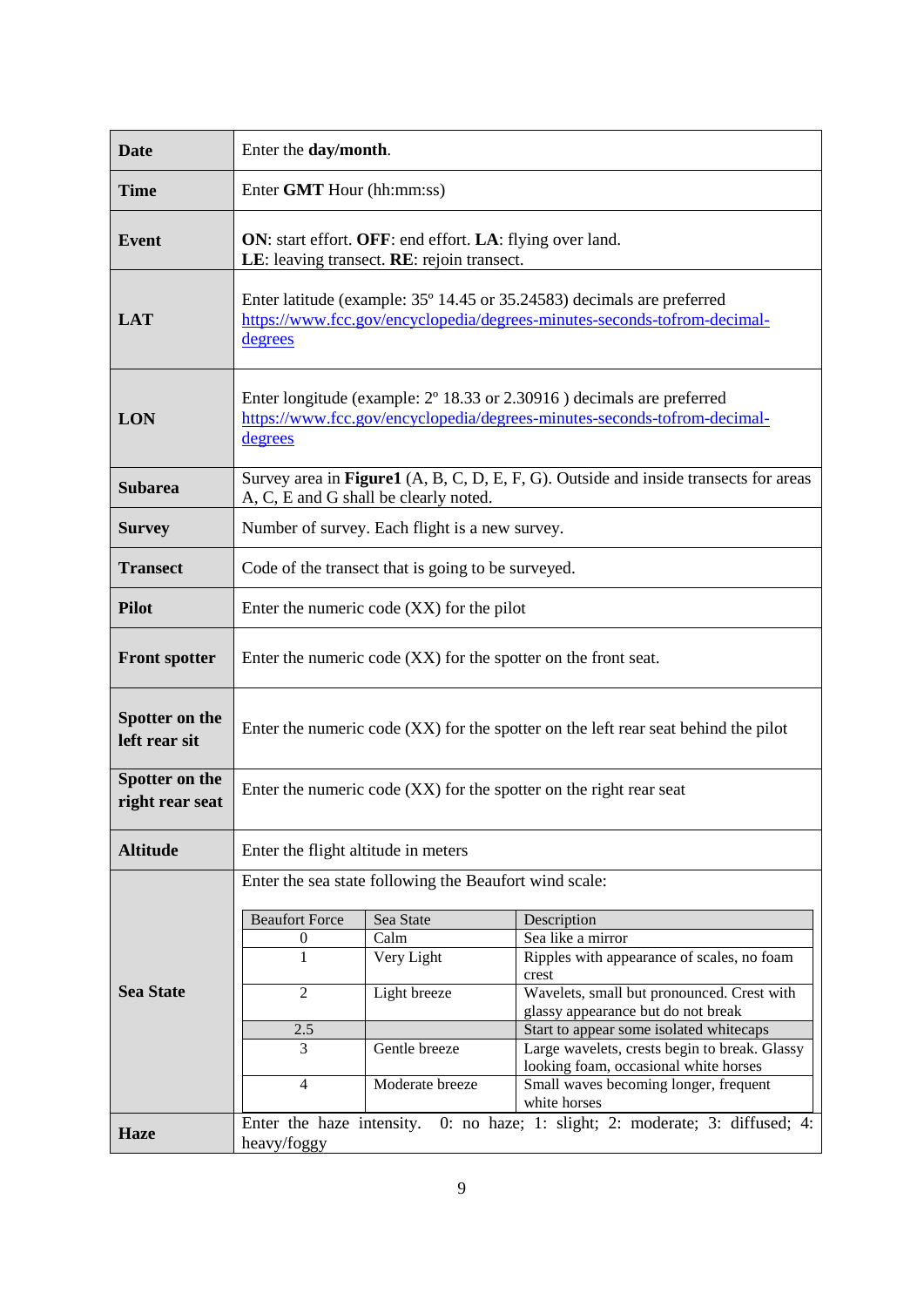| <b>Turbidity</b>                                 | Enter turbidity parameter based on the following:<br>0 - clear water: animals visible at many m depth<br>1 - moderately clear water: animals visible under the surface<br>2 – moderately turbid water (e.g. mud): animals visible just under the surface<br>3 – turbid: full lack of transparency                                                                                                                                                                                                                                                                                                                                                   |  |  |  |
|--------------------------------------------------|-----------------------------------------------------------------------------------------------------------------------------------------------------------------------------------------------------------------------------------------------------------------------------------------------------------------------------------------------------------------------------------------------------------------------------------------------------------------------------------------------------------------------------------------------------------------------------------------------------------------------------------------------------|--|--|--|
| <b>Clouds</b>                                    | Use the octaves system (i.e. full cloud cover = 8, clear sky = 0)                                                                                                                                                                                                                                                                                                                                                                                                                                                                                                                                                                                   |  |  |  |
| <b>Glare Side</b>                                | Enter the side where glare is: P: port; S: starboard.                                                                                                                                                                                                                                                                                                                                                                                                                                                                                                                                                                                               |  |  |  |
| <b>Glare Sector</b>                              | Use the 360° system (NB dead ahead is 360 not 0) with glare from $XX^{\circ}$ to $XX^{\circ}$<br>measured clockwise - e.g. 360° to 180° means the right side of the plane is covered<br>in glare whereas $180^{\circ}$ to $360^{\circ}$ means the left side of the plane is covered by glare                                                                                                                                                                                                                                                                                                                                                        |  |  |  |
| <b>Glare</b><br><b>Intensity</b>                 | Enter glare intensity based on the following:<br>$0$ - no glare<br>1 - slight glare - very little effects on observations<br>2 - moderate glare - may affect sightings in the sector<br>3 - strong glare - severely affecting sightings                                                                                                                                                                                                                                                                                                                                                                                                             |  |  |  |
| Subjective<br><b>Search</b><br><b>Conditions</b> | This represents each observer's subjective view of the likelihood that, given all of<br>the conditions, they would see a BFT within the primary search area should one be<br>present. The primary options are:<br>Good (G): observer believes that the likelihood is good. Normally will require at<br>least a sea state of two or less and a turbidity of less than 2.<br><b>Moderate</b> (M): observer believes that the likelihood while not good, is not poor.<br><b>Poor</b> (P): when the observer believes that it is unlikely to see any BFT unless for<br>example it is showing exuberant behaviour and/or is very close to the trackline. |  |  |  |
| <b>Comments</b>                                  | Enter any relevant comment if needed.                                                                                                                                                                                                                                                                                                                                                                                                                                                                                                                                                                                                               |  |  |  |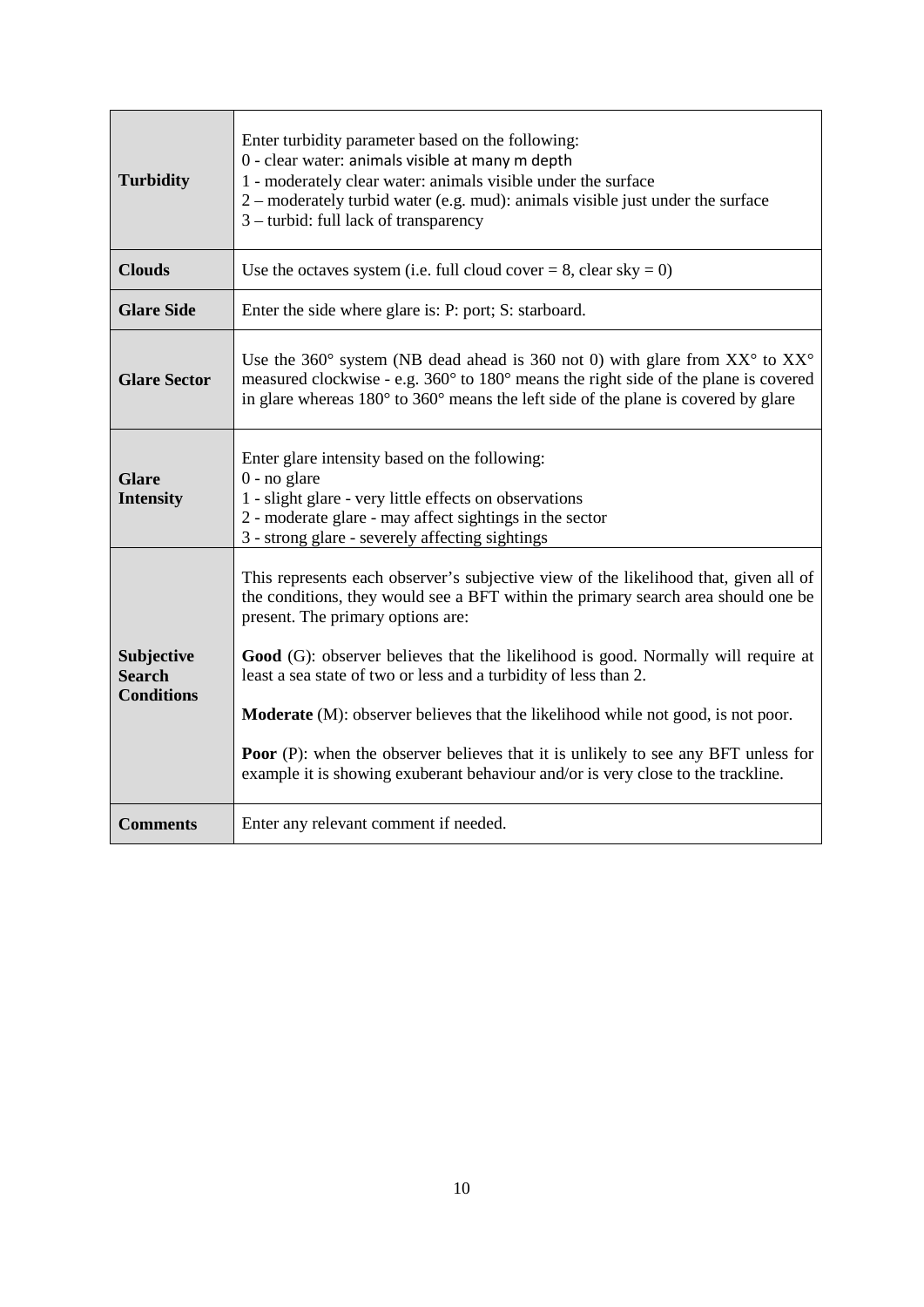# *6.2 Sighting data form*

Aerial surveys are conducted at high speed, so the spotter has around 5 seconds to detect animals in the search area. Every crew member must know what to do when a sighting is announced. Some examples about who has to do what are explained below in point 6.

# THE SIGHTING DATA MUST BE FILLED BY THE SCIENTIFIC SPOTTER LOCATED ON THE SIDE OPPOSITE FROM THE DETECTED ANIMALS.

| <b>Number</b>   | Enter the accumulated sighting number                                                                                                                                                                                                                                                                                                                                                                                                                                                                                                                                                                                                                                                                                                                                                                      |  |  |  |
|-----------------|------------------------------------------------------------------------------------------------------------------------------------------------------------------------------------------------------------------------------------------------------------------------------------------------------------------------------------------------------------------------------------------------------------------------------------------------------------------------------------------------------------------------------------------------------------------------------------------------------------------------------------------------------------------------------------------------------------------------------------------------------------------------------------------------------------|--|--|--|
| <b>Date</b>     | Enter the day/month.                                                                                                                                                                                                                                                                                                                                                                                                                                                                                                                                                                                                                                                                                                                                                                                       |  |  |  |
| <b>Time</b>     | Enter GMT Hour (hh:mm:ss)                                                                                                                                                                                                                                                                                                                                                                                                                                                                                                                                                                                                                                                                                                                                                                                  |  |  |  |
| <b>Event</b>    | Enter the event code. F: when animals first sighted, A: when animals abeam,<br>C: when arriving over the animals for circling                                                                                                                                                                                                                                                                                                                                                                                                                                                                                                                                                                                                                                                                              |  |  |  |
| <b>LAT</b>      | Enter latitude (example: 35° 14.45 or 35.24583)<br>https://www.fcc.gov/encyclopedia/degrees-minutes-seconds-tofrom-decimal-<br>degrees                                                                                                                                                                                                                                                                                                                                                                                                                                                                                                                                                                                                                                                                     |  |  |  |
| <b>LON</b>      | Enter longitude (example: 2°18.33 or 2.30916)<br>https://www.fcc.gov/encyclopedia/degrees-minutes-seconds-tofrom-decimal-<br>degrees                                                                                                                                                                                                                                                                                                                                                                                                                                                                                                                                                                                                                                                                       |  |  |  |
| Angle abeam     | Enter the angle abeam in degrees                                                                                                                                                                                                                                                                                                                                                                                                                                                                                                                                                                                                                                                                                                                                                                           |  |  |  |
| <b>Altitude</b> | Enter the flight altitude in meters at the moment of taking the angle abeam                                                                                                                                                                                                                                                                                                                                                                                                                                                                                                                                                                                                                                                                                                                                |  |  |  |
| <b>Observer</b> | Enter the two numbers identifying each spotter (XX)                                                                                                                                                                                                                                                                                                                                                                                                                                                                                                                                                                                                                                                                                                                                                        |  |  |  |
| Cue             | Enter cue code based on the following:<br>$SP: splash = fish$ jumping clear off the water or splashing on a side.<br><b>RI:</b> ripples $=$ fish swimming just below the surface, with the dorsal side<br>moving the surface.<br><b>SH:</b> shining = classical behaviour of spawners, when fishes come to the<br>surface, swimming on a side for a few seconds, reflecting the sun light<br>like mirrors.<br><b>TR: travelling</b> = fish going clearly in a certain direction.<br>UN: underwater $=$ body seen under water surface.<br>$SU:$ surface = body seen at surface.<br>VG: vessel/gear = vessel or gear detected just before animals.<br><b>BL:</b> blow (cetaceans).<br>JU: jump (cetaceans).<br>SL: slick, flukeprint (cetaceans).<br>BI: birds.<br>CE: cetaceans.<br>FI: fish.<br>OT: other. |  |  |  |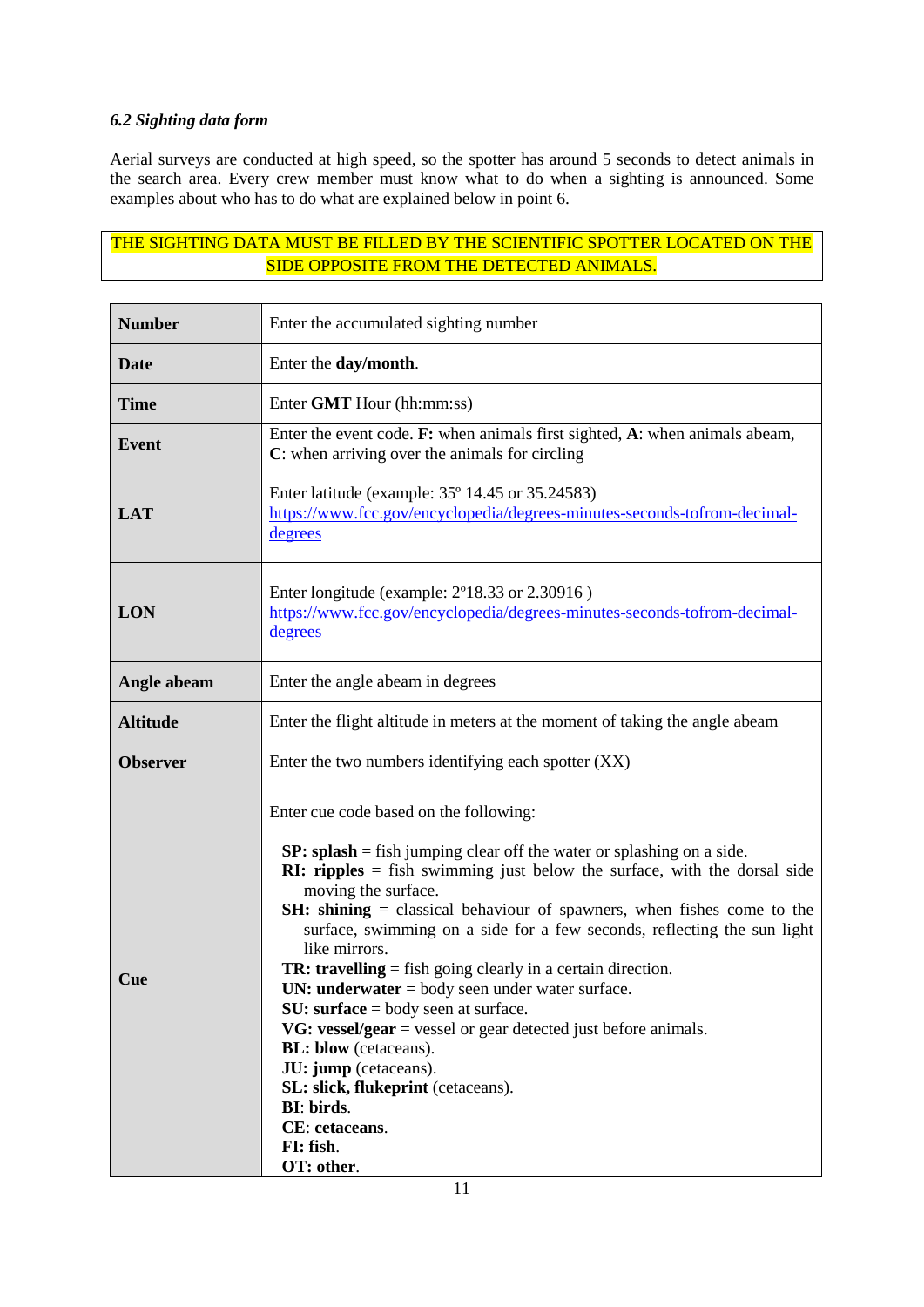|                                   | Enter species identification code based on the following:                                                                                                                                                                      |                                   |                                 |  |  |
|-----------------------------------|--------------------------------------------------------------------------------------------------------------------------------------------------------------------------------------------------------------------------------|-----------------------------------|---------------------------------|--|--|
|                                   | <b>FISH SPECIES</b>                                                                                                                                                                                                            | <b>CETACEAN SPECIES</b>           | <b>OTHER MARINE SPECIES</b>     |  |  |
|                                   | <b>BTF:</b> bluefin tuna                                                                                                                                                                                                       | SPE: sperm whale                  | <b>MOS: monk seal</b>           |  |  |
|                                   | ALB: albacore                                                                                                                                                                                                                  | FIN: fin whale                    | <b>CAR: loggerhead turtle</b>   |  |  |
|                                   | SWO: swordfish                                                                                                                                                                                                                 | MIN: minkie whale                 | LEA: leatherback turtle         |  |  |
|                                   | <b>SHA: shark</b>                                                                                                                                                                                                              | <b>WHA: other whale</b>           | <b>UNT: unidentified turtle</b> |  |  |
|                                   | MOB: manta                                                                                                                                                                                                                     | <b>COD:</b> common dolphin        | OTH: other                      |  |  |
|                                   | <b>UNF: unidentified fish</b>                                                                                                                                                                                                  | SDO: stripped dolphin             |                                 |  |  |
| <b>Species</b>                    |                                                                                                                                                                                                                                | <b>BOT:</b> bottlenose dolphin    |                                 |  |  |
|                                   |                                                                                                                                                                                                                                | RDO: roughtooted dolphin          |                                 |  |  |
|                                   |                                                                                                                                                                                                                                | <b>UDO: unidentified dolphin</b>  |                                 |  |  |
|                                   |                                                                                                                                                                                                                                | KIL: killer whale -Orca           |                                 |  |  |
|                                   |                                                                                                                                                                                                                                | RIS: Risso's dolphin              |                                 |  |  |
|                                   |                                                                                                                                                                                                                                | PIL: pilot whale                  |                                 |  |  |
|                                   |                                                                                                                                                                                                                                | <b>CUV:</b> Cuvier's beaked whale |                                 |  |  |
|                                   |                                                                                                                                                                                                                                | <b>UMM: unidentified</b>          |                                 |  |  |
|                                   |                                                                                                                                                                                                                                | cetacean                          |                                 |  |  |
|                                   |                                                                                                                                                                                                                                |                                   |                                 |  |  |
| <b>Size PS</b>                    | Enter the school size estimated by the Professional Spotter                                                                                                                                                                    |                                   |                                 |  |  |
| <b>Weight PS</b>                  | Enter the weight in kilograms estimated by the Professional Spotter                                                                                                                                                            |                                   |                                 |  |  |
| <b>Size P/SS</b>                  | Enter the school size estimated by the Pilot or Scientific Spotter                                                                                                                                                             |                                   |                                 |  |  |
| <b>Weight P/SS</b>                | Enter the weight in kilograms estimated by the Pilot or Scientific Spotter                                                                                                                                                     |                                   |                                 |  |  |
| Leave?                            | Enter $Y$ : yes if have leaved the transect to get closer to animals, and $N$ : if not                                                                                                                                         |                                   |                                 |  |  |
| Photos?                           | Enter $Y$ : yes if photos of the school have been taken, and $N$ : if not                                                                                                                                                      |                                   |                                 |  |  |
| <b>Numbers</b>                    | Enter the number of the first and last photo that have been taken, as in the LCD<br>camera. Set the same time of the GPS                                                                                                       |                                   |                                 |  |  |
| <b>SCHOOL</b><br><b>COMPONETS</b> | Enter estimates (in number of individuals) based on the following:<br>% Small: individuals $<$ 25 kg.<br>% Medium: individuals from 25 to 150 kg.<br>% Large: individuals from 150 to 300 kg.<br>% Giant: individuals > 300kg. |                                   |                                 |  |  |
| <b>Cetaceans</b>                  | Enter $Y$ : yes if there were cetaceans associated with BFT, and $N$ : if not                                                                                                                                                  |                                   |                                 |  |  |
| <b>Birds</b>                      | Enter $Y$ : yes if there were birds associated with BFT, and $N$ : if not                                                                                                                                                      |                                   |                                 |  |  |
| <b>Comments</b>                   | Enter any relevant comment if needed                                                                                                                                                                                           |                                   |                                 |  |  |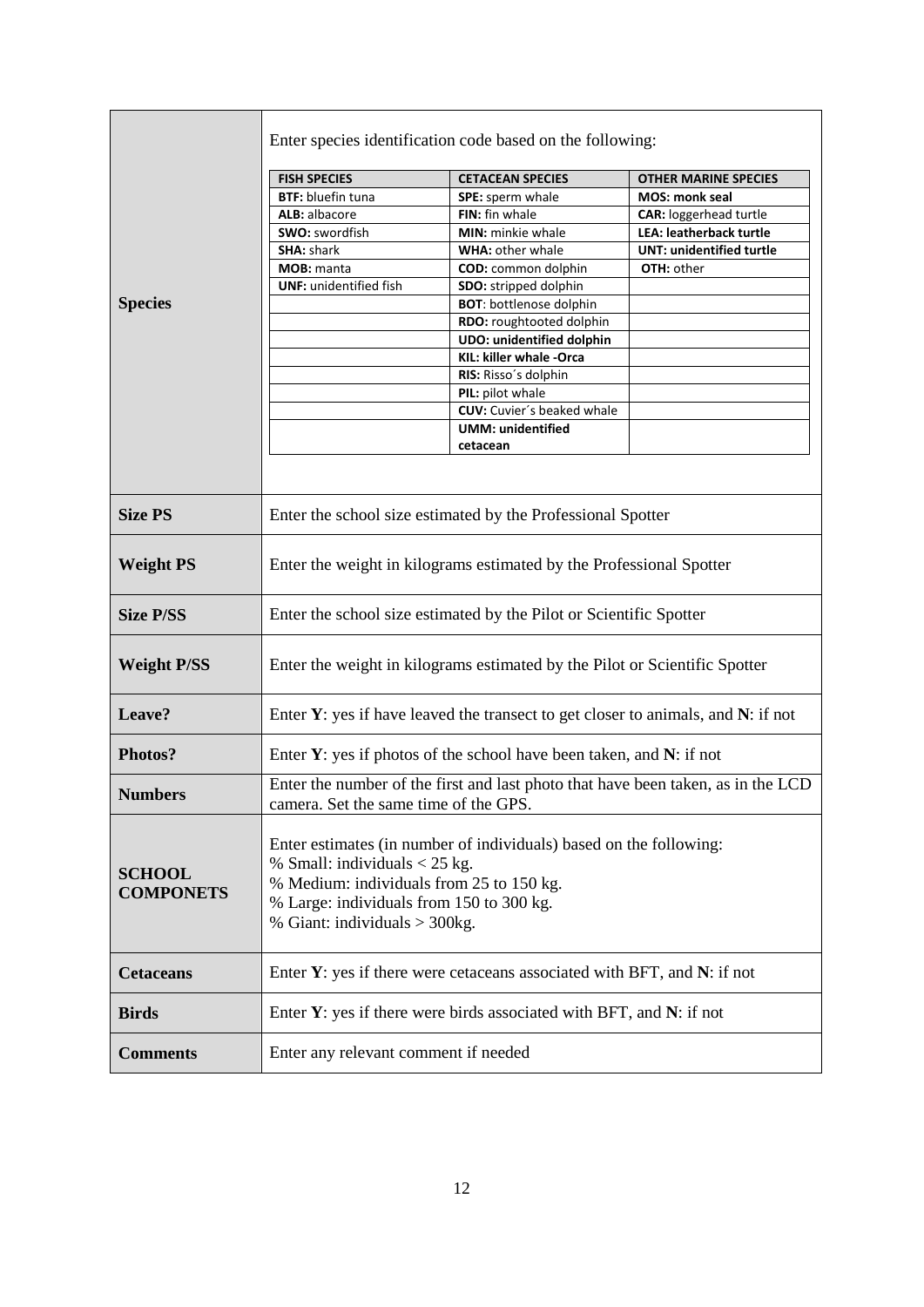### **7. Actions to follow when a sighting is detected**

#### *7.1 Case 1. The school is close enough to obtain all data*



1. The crew member who sees the animals first shall communicate it to the others. The SS on the opposite side from where the animals were detected shall fill out the number, date, hour, event (F) lat and lon.

2. The aircraft keeps the course until animals are abeam. In that precise moment the SS on the side of the sighting shall take the declination angle. The other SS shall once again fill out the hour, event (A), lat, lon, angle, observer, cue, and species. If the school has been detected by the PS, SS shall fill out school size and weight values estimated by PS. In the case where the school has been detected by another crew member, SS shall note both separate estimates (from the pilot or the other SS plus the PS). The SS on the same side is in charge of taking photos when possible.

3. If it is considered that it is necessary to leave the transect to obtain a better estimate of the school weight and size, when the pilot gives the signal to leave, the SS shall note time, event (LE), lat and lon.

4. When arriving just over the school, the pilot shall notify the SS who will note again, time, event (C), lat and lon. This position shall correspond to the limit of the circle so the position of the sighting shall be calculated after the survey with GIS tools. Circles must always be clockwise; therefore the PS has the best view of the school. The PS shall look at the school for improved estimates and the SS on the same side can take better photos.

5. After 1 or 3 circles (depending on the difficulty of the estimate), the aircraft shall return to the point where it left the transect. During this short period, the SS ensures that all data have been properly recorded.

6. The pilot shall manoeuvre as shown in **Figure 7** and shall notify the SS when that point is reached. SS shall note hour, event (RE), lat and lon.

**Figure 7.** How to proceed in a normal sighting situation.